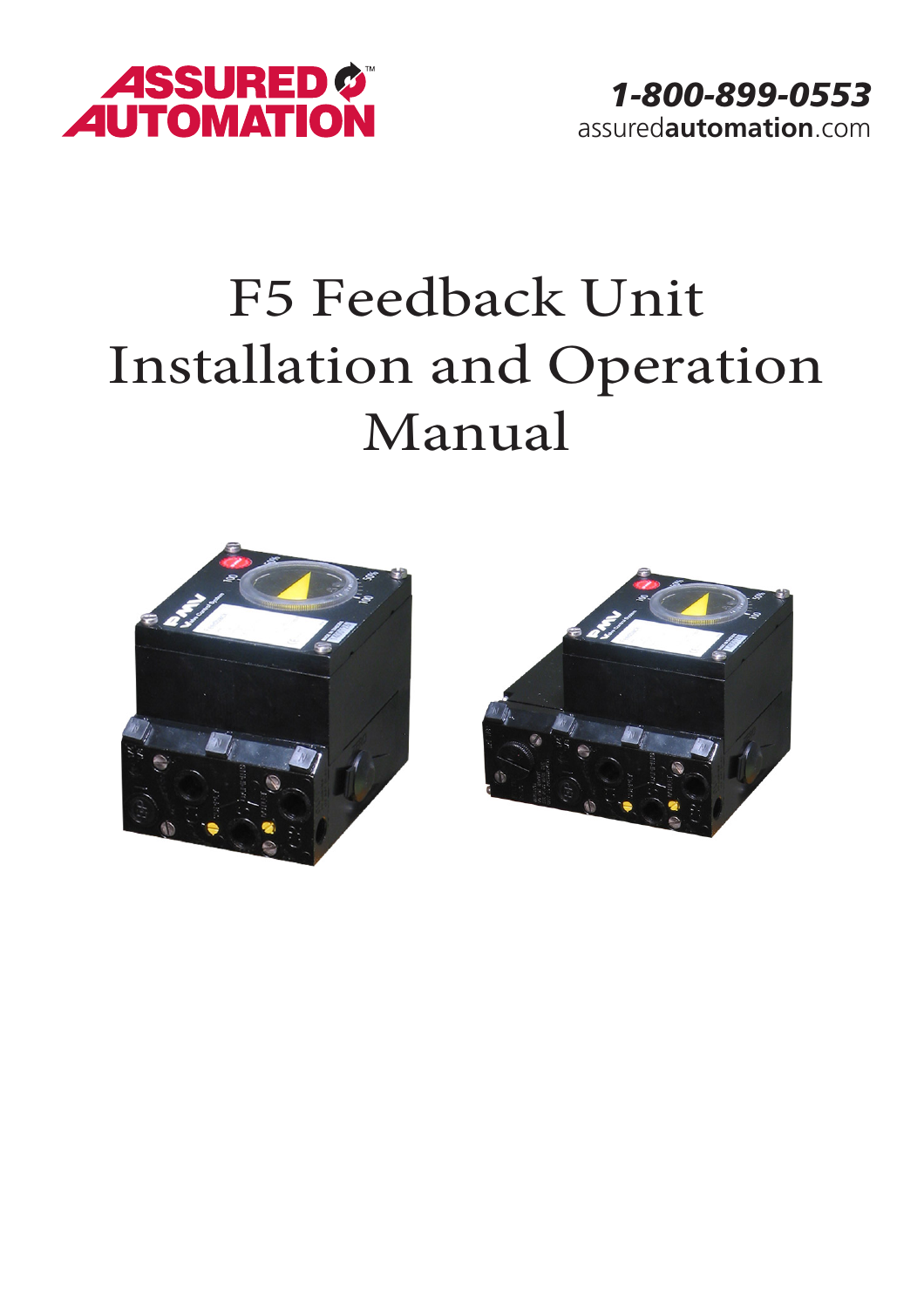

 **Manufacturers declaration • Hersteller-Erklärung • Déclaration de fabricant**

## **GB**

#### **Manufacturers declaration**

in compliance with EC directive 89/392/EEC/91/368/EEC, 89/336/EEC, 73/23/EEC and 93/68/EEC.

We hereby confirm that the appliances described in this sheet has been manufactured in compliance with the applicable standards and is intended for installation in a machine/application, and that commissioning is strictly prohibited until evidence has been provided that the machine/application in question is also in compliance with

EC directive 89/392/EEC/91/368/EEC, 89/336/EEC, 73/23/EEC and 93/68/EEC. This manufacturers declaration is applicable to the following PMV series:

F5.

#### **D**

**Hersteller-Erklärung**

im Sinne der EG-Richtlinie 89/392/EWG/91/368/EWG, 89/336/EWG, 73/23/EWG und 93/68/EWG.

Hiermit erklären wir, daß die in diesem Blatt beschriebenen Geräte entsprechend den gültigen Normen gebaut und zum Einbau in eine Maschine oder Applikation bestimmt sind, sowie daß deren Inbetriebnahme so lange untersagt ist, bis festgestellt wurde, daß diese

Maschine/Applikation ebenfalls der EG-Richtlinie

89/392/EWG/91/368/EWG, 89/336/EWG, 73/23/EWG und 93/68/EWG entspricht.

Diese Herstellererklärung hat für folgende PMV-Serien Gültigkeit:

F5.

#### **F**

#### **Déclaration de fabricant**

au sens dela directive de la 89/392/CEE/91/368/CEE, 89/336/CEE, 73/23/CEE et 93/68/CEE. Nous déclarons par la présente que les appareils décrits sur cette page sont construits en conformité avec les normes en vigueur et qu'ils sont destinés à être montés dans une machine ou une application, nous déclarons également que leur mise en service est interdite tant qu'il n'a pas été constaté que cette macine/application satisfait

également à la directive 89/392/CEE/91/368/CEE, 89/336/CEE, 73/23/CEE et 93/68/CEE. Cette déclaration de fournisseur est valable pour les types d'appareils PMV suivants:

F5.

Til el

*Mr. Jan-Eric Andersson President, Palmstiernas Instrument AB*

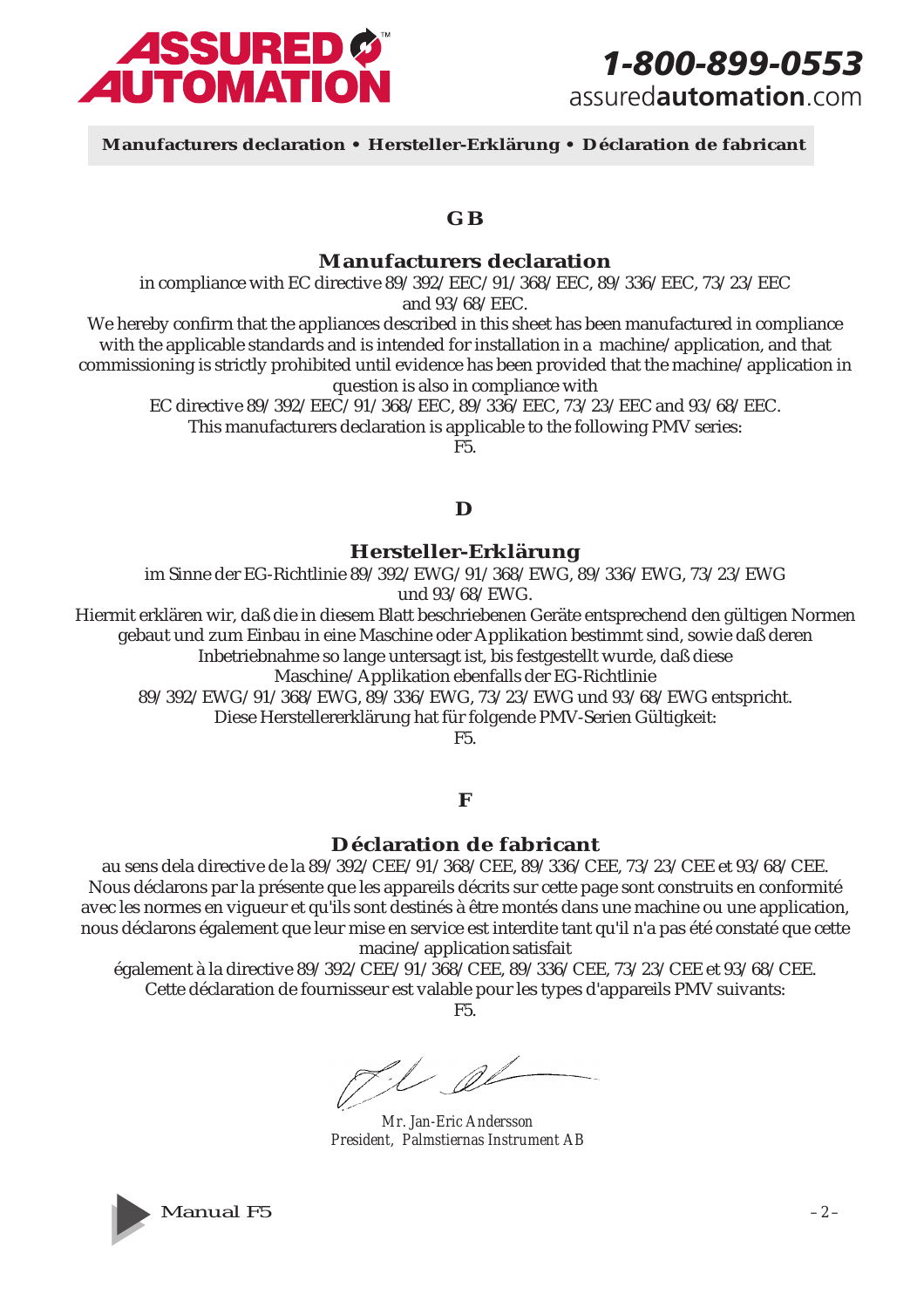

## *1-800-899-0553*

assured**automation**.com

## **PMV Feedback module storage and handling procedures**

PMV feedback modules are precision instruments which should be stored and handled accordingly to avoid problems or damage.

Feedback modules contain electronic components which can be damaged by exposure to water. Appropriate precautions should be taken to protect units while in storage.

#### **Warehouse storage**

-Stored in original PMV shipping containers, units should be stored in an environmentally controlled area, i.e. clean, cool (15-26°C, 60-80°F) and dry, out of direct sunlight or weather exposure.

#### **Field storage**

- If feedback units must be stored outdoors, make sure front covers are tightened, all conduits entries are sealed and that units not are exposed to direct sunlight, rain or snow.

## **Potential damage mechanism**

When units are stored in hot, humid climates, the daily heating/cooling cycle will cause air to expand/contract and be drawn in and out of the feedback housing through ports left open. Dependent on the local temperature variations, humidity and dew points and time in storage, condensation could occur and accumulate inside causing erratic operation or failure due to water and corrosion. The potential for condensation damage is especially high in southern climates and aggravated if units are exposed to direct sunlight.

For further assistance, please contact you nearest PMV office.

## **Storage Seal**

F5 is supplied with conduit entry points sealed. The seal is only a storage seal, not to be used as seal when F5 is in operation.

If Storage Seal is removed or damaged, make sure conduit entry points are resealed before further shipping or storage.

Use proper cable glands or vapour proof tape.

Mount F5 on positioner P5/E5 or actuator/valve package. Remove Storage Seal for conduit entry E<sub>1</sub> &  $E_z$ , make electrical connections, install proper cable glands or plugs to ensure the units sealing.



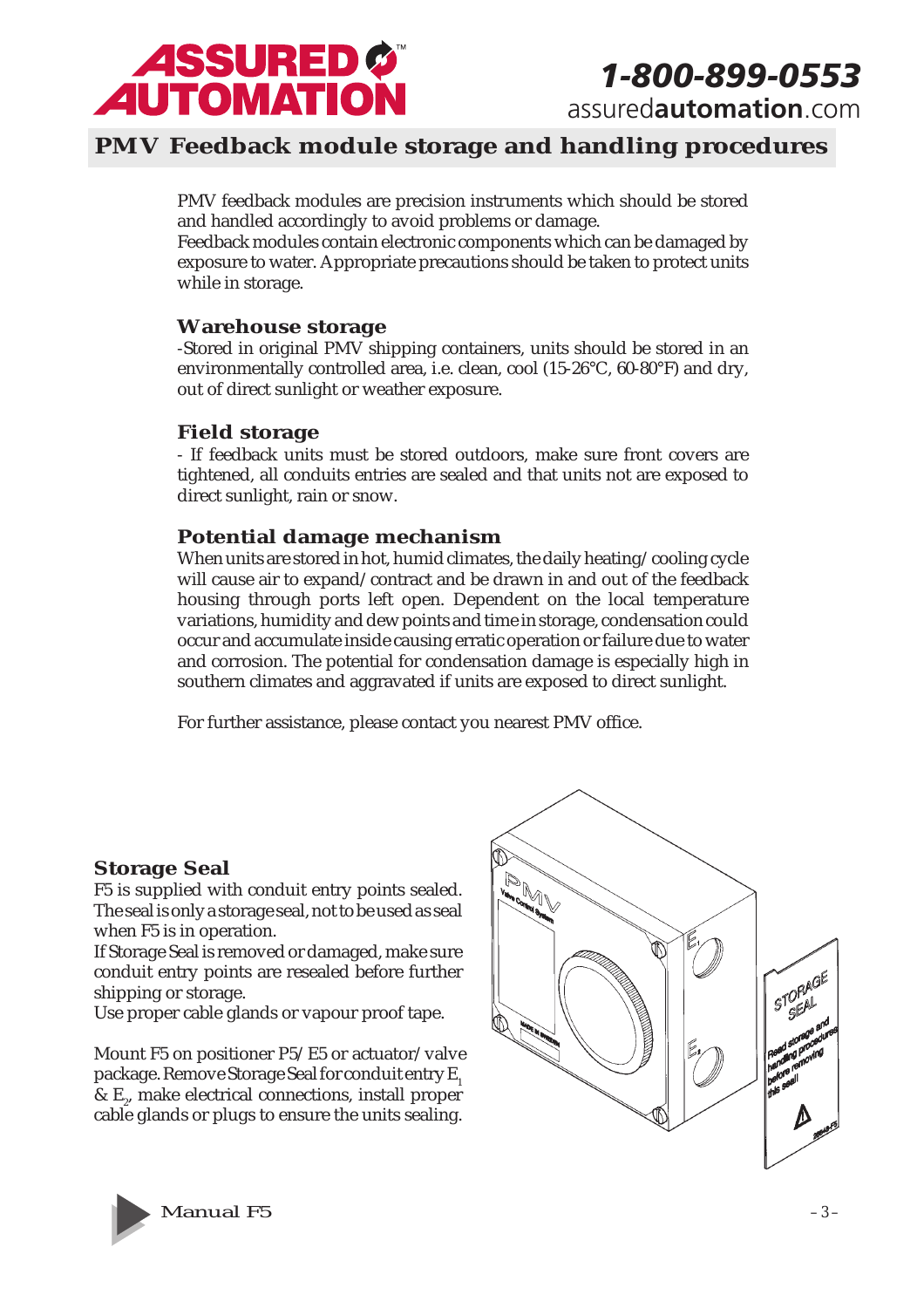

## **Description**

The F5 is a feedback unit uniquely designed to mount on top of the P5 or E5 positioners with minimum parts required. The F5 can also be mounted on actuators with an additional mounting kit. The F5 is available in two different enclosures, standard or explosion proof.

The standard enclosure for F5 offers a gasketed NEMA 4/ IP66 enclosure with optional American and European intrinsically safe approvals. The explosion proof version is approved NEMA 7 / IP66 and carries North American and European approvals. Both enclosures can be furnished with Namur sensors, mechanical or proximity switches, potentiometer or 4-20 mA position transmitter or a combination of these items.



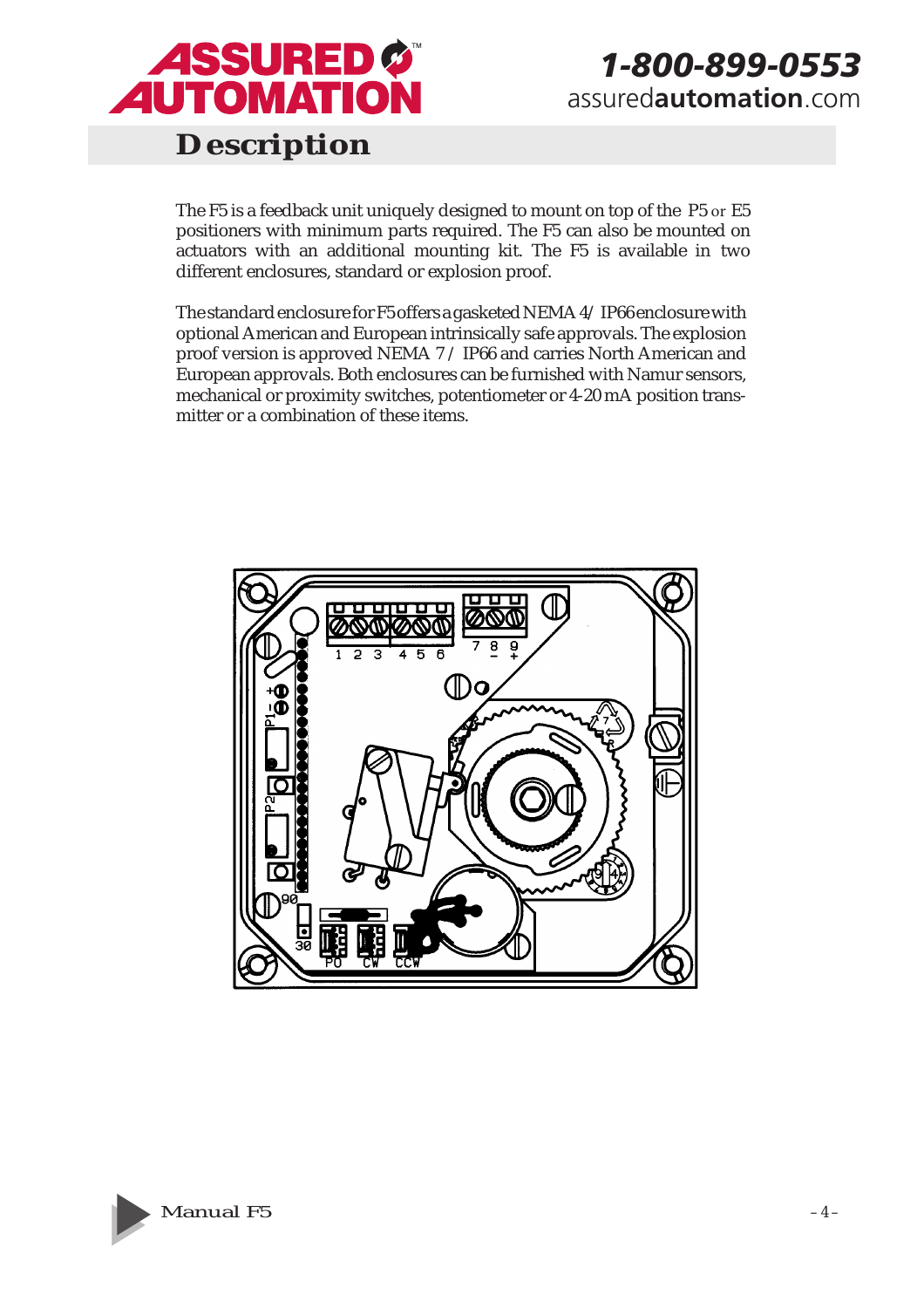

5

## **Mounting on P5 or E5**

- Remove the front cover and the indicator from the positioner.
- Loosen and remove the Allen head screw (3) (5mm hex-wrench)
- Install drive coupling (4) on the positioner shaft, secure it with screw (3)
- Check that F5is fitted with **4** nos of screws **5** and O-ring **9**, install the F5 on top of the positioner unit, make sure that the coupling is properly engaged before tightening the four screws **5**.
- Make connections and calibrate.
- Reinstall indicator **2** and front cover **1** on the F5.



## **Mounting F5 on actuator (On/Off control valves)**

Install the spindle adaptor **1** into F5 shaft, make sure that a spring clip **2** is fitted. A solid click should be heard when the spindle adaptor is properly installed into the F5 shaft.

Mount F5 on the actuator using a mounting kit and the ISO F05 mounting holes on the bottom of the F5. Make sure that the F5 spindle is properly alligned on top of the actuator.

Check that the four fasteners **3** are installed into F5.





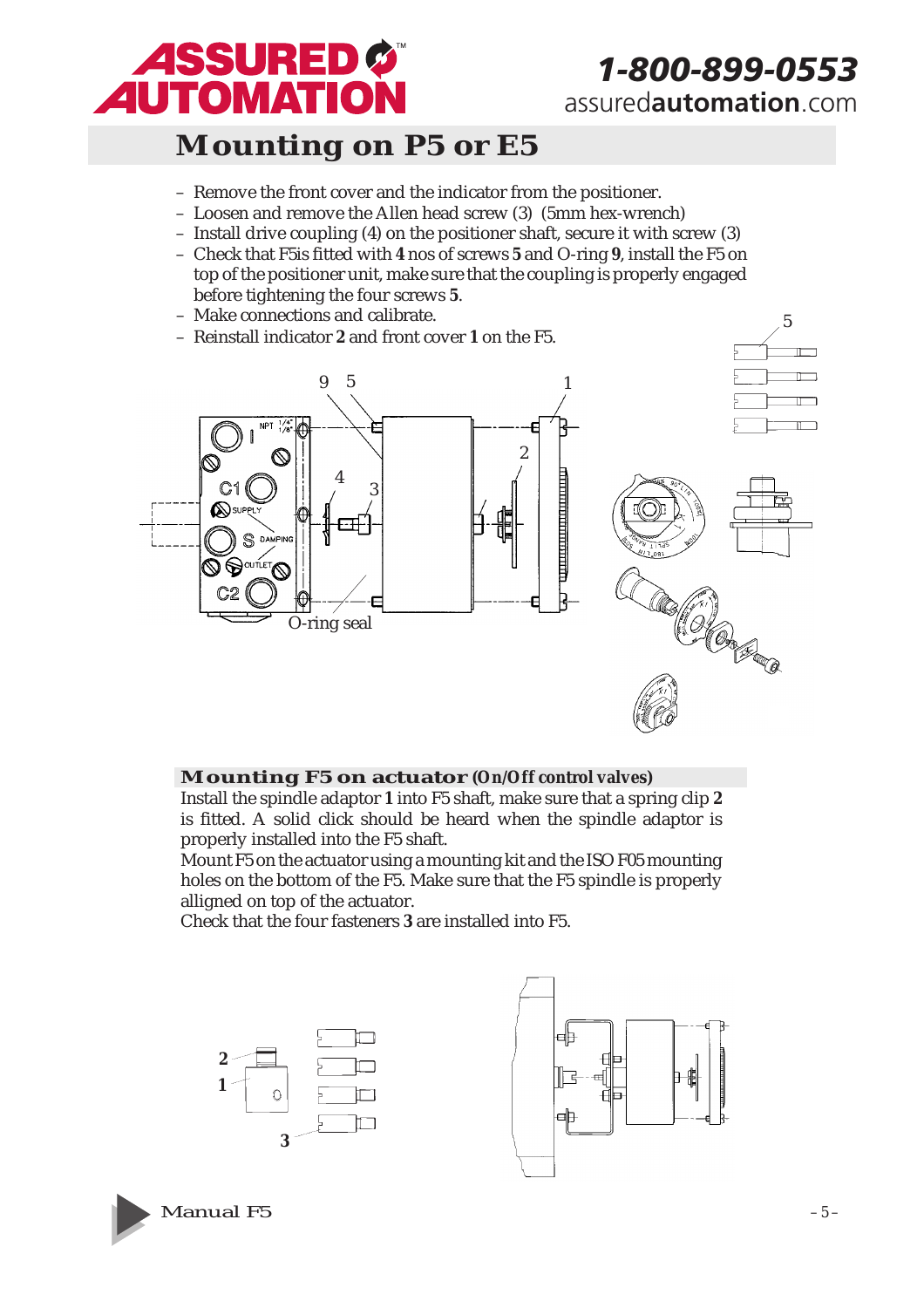

## *1-800-899-0553*

assured**automation**.com

## **Mounting on P-2000/P-2020**

- Remove front cover, indicator and cam nut from the positioner
- Replace the cam nut with coupling **1**, calibrate the positioner.
- Check that the gasket is fitted to the bottom of plate **2**, install screws **5** (3x long, 1x short) plastic washer **6** and O-rings **7**.
- Secure the F5 to the plate **2** with screws **3**.
- Install assembly onto the positioner, make sure that coupling **1** is properly engaged.
- Make electrical connections and calibrate.



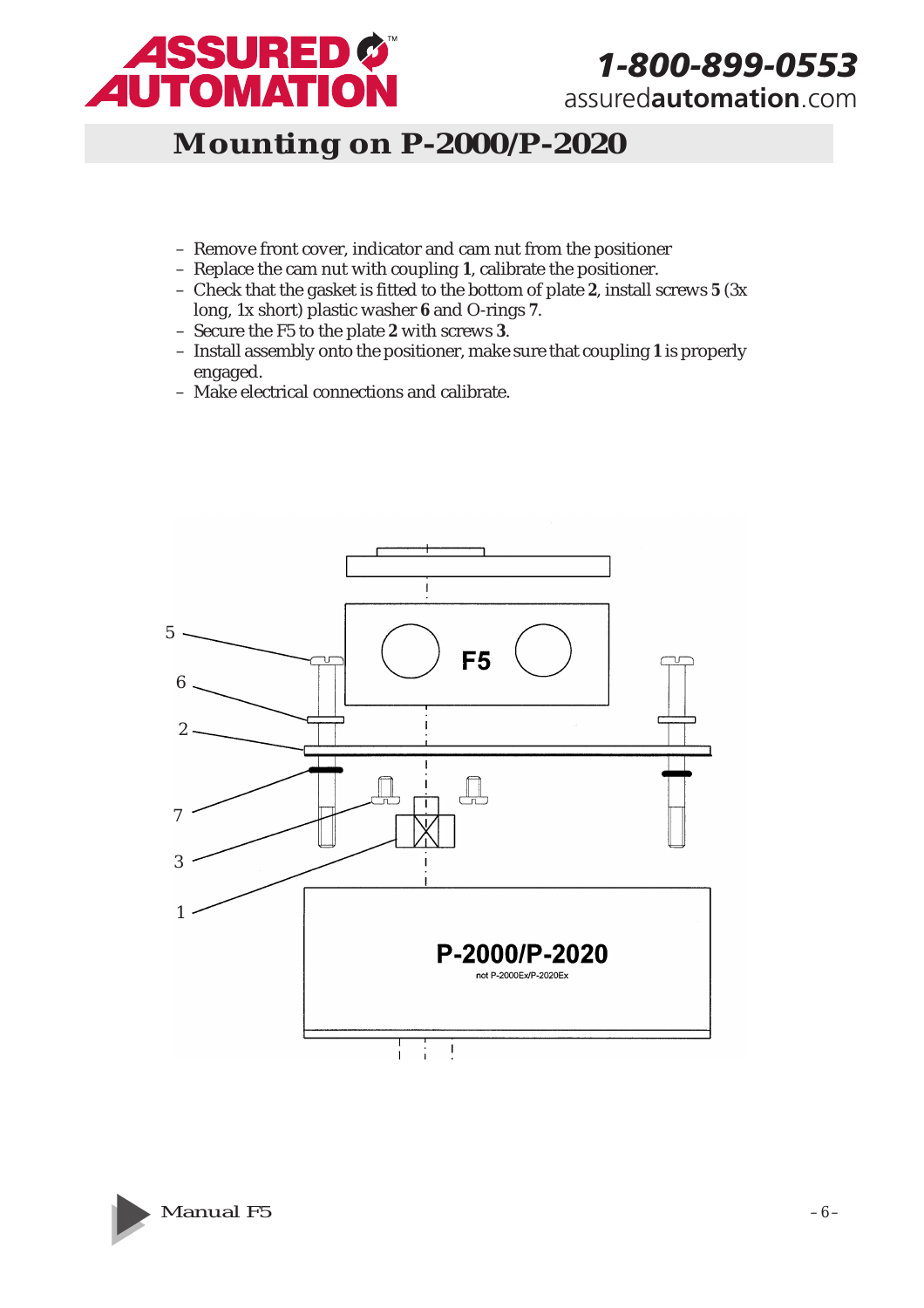

The F5-EX is approved explosion proof by CSA, FM and CENELEC. Front cover screws shall be tightened 7 Nm (5,2 lbf x ft).

Approvals: CSA, FM Div. 1, Class 1,2 & 3 Group BCDEFG T4-T6

CENELEC EEx d IIB + H2 T4-T6 LCIE 97.D6140



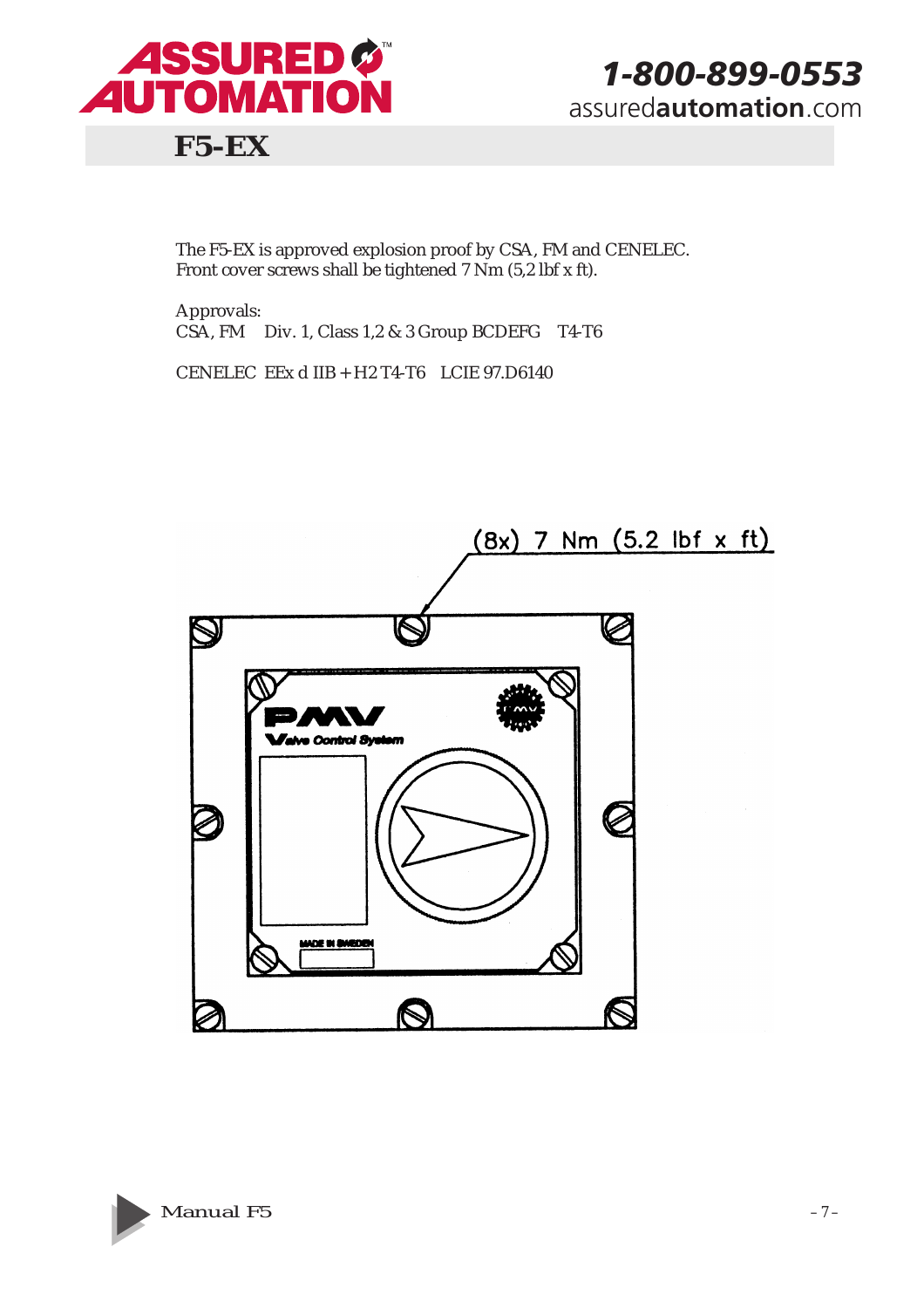

## Remo**lassiaalling F5-EX on P5/E5**

- Remove front cover, indicator and Allen head screw from the positioner.
- Install drive coupling **4** and secure it with the Allen head screw.
- Remove front covers and indicator from the F5-EX unit.
- – Install F5-EX on P5/E5, , make sure drive coupling is properly engaged before tightening screws **5**.
- Reinstall and tight screws **3**. Connect and calibrate.
- Reinstall front covers and indicator.
- Front cover screws **2** shall be tightened to 7 Nm (5,2 lbf x ft)



## **Installing on an actuator**

- Remove front covers and indicator from the F5-EX unit.
- Remove screws **3** and (**5**). Reinstall and tight screws **3**.
- Install drive shaft into F5-EX, a solid click should be heard when spindle adapter is properly installed.
- Mount F5-EX on the actuator using the F05 holes and a mounting kit.
- Connect and calibrate, reinstall front covers and indicator.
- Front cover screws **2** shall be tightened to 7 Nm (5,2 lbf x ft).



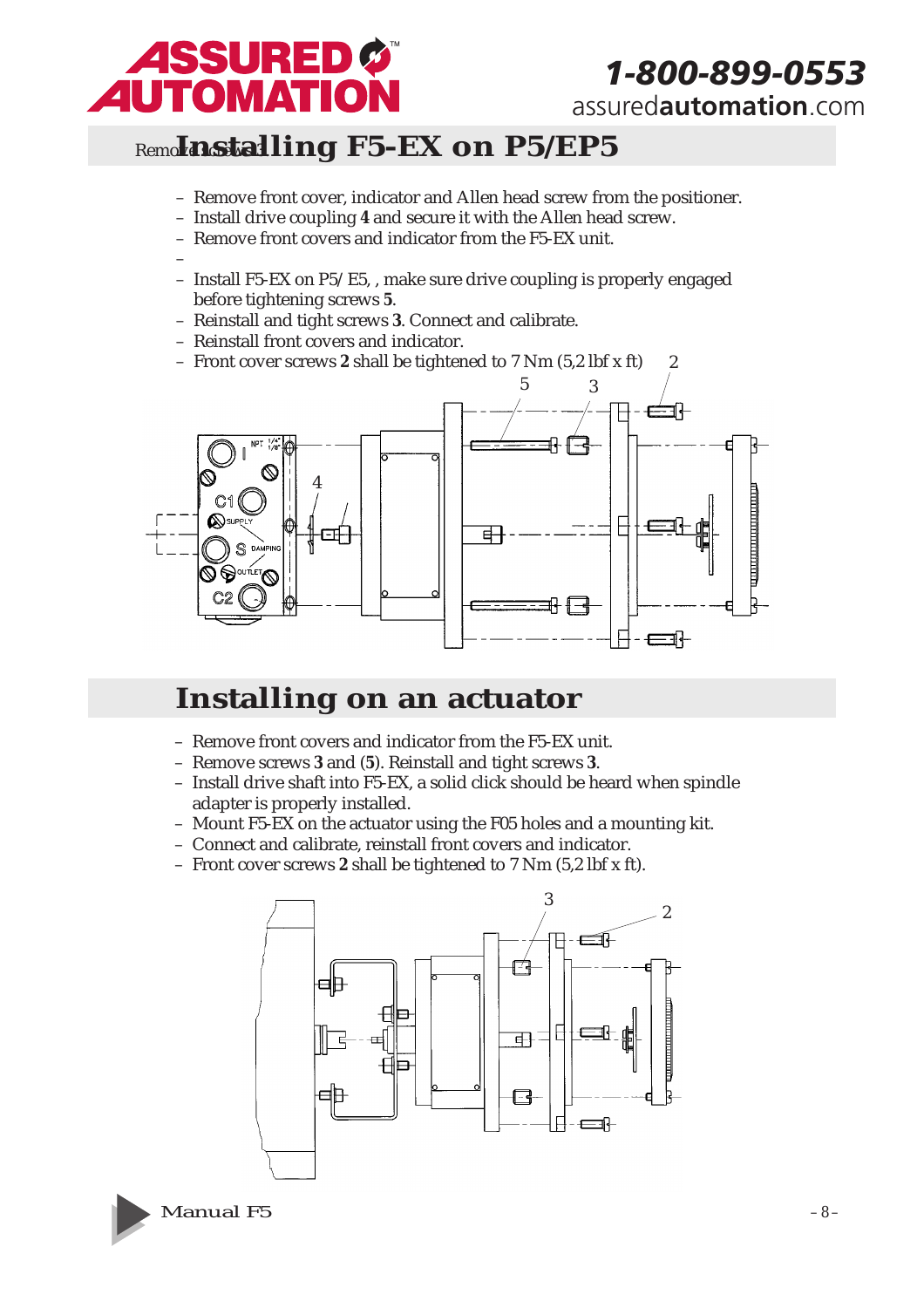

#### **Connections**

#### **WARNING!**

**Units installed in hazardous locations must have proper agency approvals and be installed according to installation drawing F5-2-4-9516.**

Conduit entries are PG13,5 (M20) or NPT 1/2"

Make electrical connections according to wiring diagrams and tighten cable glands. Terminals are 2.5  $\text{mm}^{\text{2}}$  (AVG 14) screw terminals.

#### **Adjustments**

**CAUTION! Moving parts – risk of injury.**

The cams/gear wheel are secured in position by friction provided from the cam/shaft assembly. To adjust switches and/or position transmitter, rotate gear wheel **2** and cams **3** to desired position using tool **F5-22** or tip of a screw driver that fits snuggly in one of the slotted holes. Start calibration procedure by adjusting position transmitter first, then continue with the lower switch and complete with the upper switch.

If cams exhibit high stiction, rotate them back and forth rapidly several times. Do not adjust nut **4** or lubricate cams, call PMV for assistance.



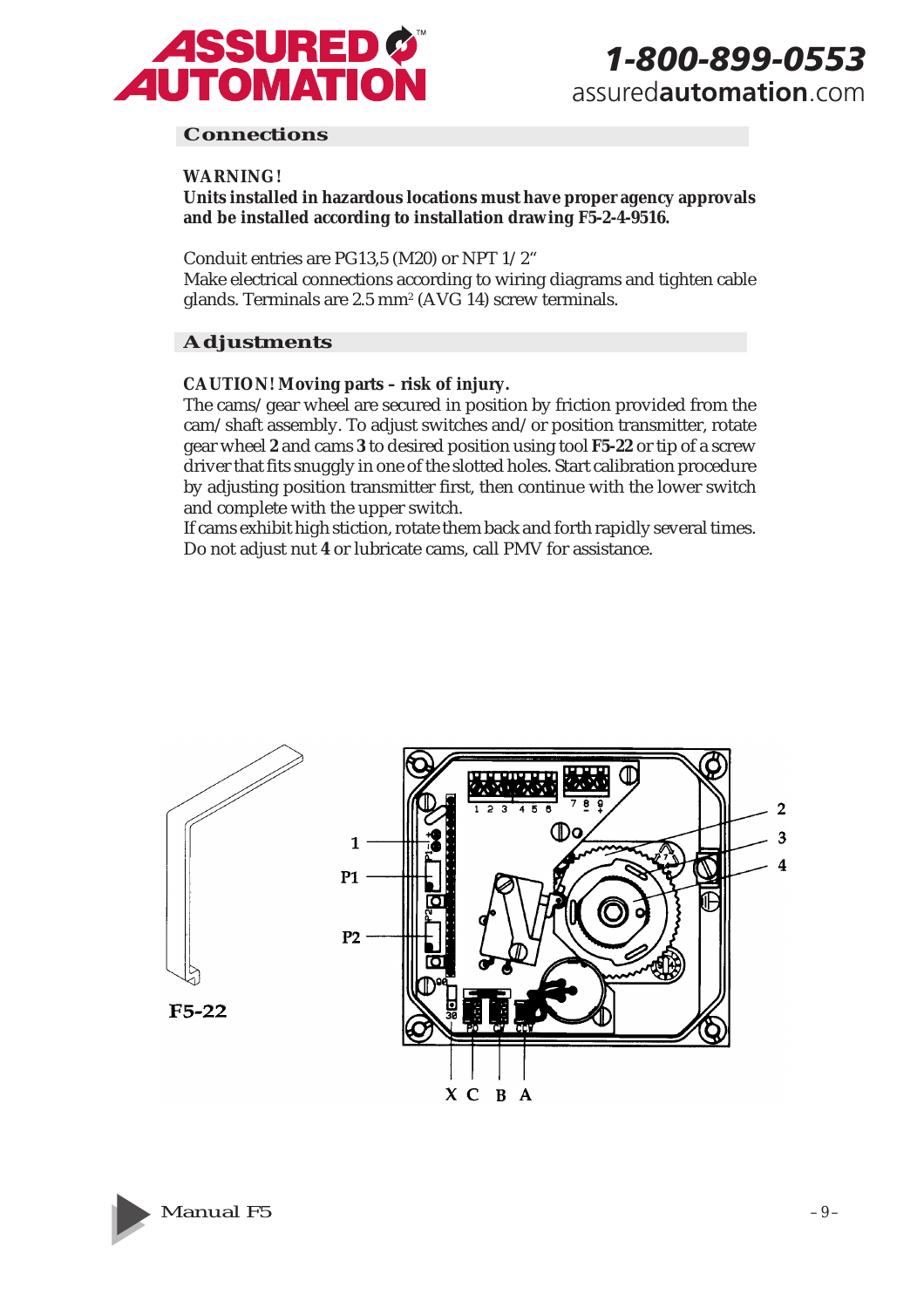

## **Calibration**

#### **Potentiometer**

- **1.** Make electrical connections to terminals **7**,**8** and **9**. Check that the potentiometer is connected to connector **C** on the printed circuit board.
- **2.** Stroke the actuator to check direction of travel indicated by the potentiometer. To change direction of travel, swap wires at terminals 7 and 9.
- **3.** Stroke the actuator to the position where the minimum potentiometer resistance is desired.
- **4.** Adjust the potentiometer output reading to approx. 50 Ohm by rotating gear wheel **2** with special tool **F5-22** or tip of a screw driver placed in one of the slotted holes.
- **5.** Stroke the actuator to desired maximum resistance position and check reading.
- **6.** Repeat steps 3-5 if necessary to obtain desired resistance change.
- 7. Set switches or install frontcover.



#### **4-20 mA position transmitter**

- **1.** Set direction of rotation by placing potentiometer jumper in location A or B. (Location **A** for counter clockwise CCW valve/actuator rotation (Direct), location **B** for clockwise CW valve/actuator rotation (Reverse).
- **2.** Set jumper X to the desired valve rotation angle, for 30 deg or 45 deg rotation choose position 30, For 60 deg or 90 deg rotation choose position 90, for 180 deg rotation choose position 30 and for 270 deg rotations choose position 90. For 30° deg - 45° deg choose pos 30.
- **3.** Make electrical connections according to wiring diagram. Power supply should be >9 to <28 VDC (24 VDC recommended).
- **4.** Connect a 4-20 mA meter to testoutlet **1**. Adjust potentiometer **P1** 20 revolutions CW & **P2** 20 revolutions CCW. Stroke actuator to the desired 4 mA position and check that current deflection is correct. Rotate gear wheel **2** with tool **F5-22** or tip of a screw driver placed in one of the slotted holes until minimum valve is reached.
- **5.** Adjust the output signal 4,0 mA with potentiometer **P2**. LED will illuminate when out put is 4 mA (±1%) or less. Stroke actuator to the desired 20 mA position and adjust the output to 20,0 mA with potentiometer **P1**. LED will illuminate when out put is 20 mA  $(\pm 1\%)$  or more.
- **6.** Stroke actuator again, check and adjust 4 mA and 20 mA readings. Install front cover or set switches first, as follows:



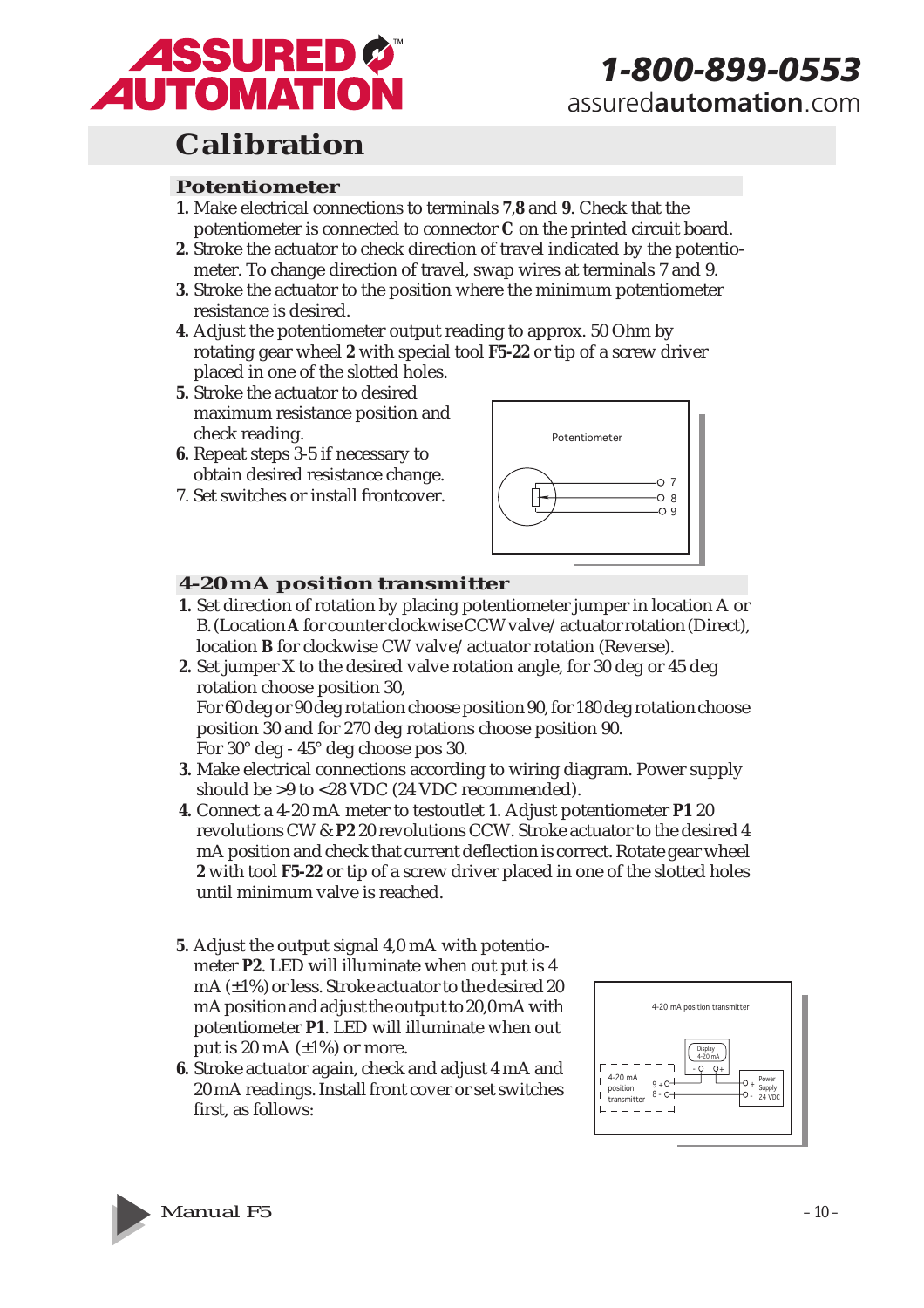

## **Switches & Sensors**

Limit switches cams must be adjusted separately with valve in an open and closed position. With the valve in fully open or closed position adjust the lower cam **3** to desired position by rotating it with special tool F5-22 or by the tip of a screw driver placed in one of the slotted holes on the cam. Stroke the valve fully and repeat the procedure above to set the upper cam. Stroke valve open/closed to check proper limit switch operation.







## **Technical specifications**

| General<br>Conduit entries<br>Housing material<br>Surface treatment<br>Mounting<br>Fasteners<br><b>Terminals</b><br>Enclosure                                                                                                                                                      | 2x 1/2 NPT or 2x PG 13,5 (M20)<br>Die cast aluminum<br>ED painting<br>According to VDI/VDE 3845<br>Stainless steel A2/A4<br>$2,5$ mm <sup>2</sup> (AVG 14)<br>IP66, NEMA 4                                         | Weight<br>Standard enclosure<br><b>Explosion proof</b>                                                                                                        | $0.7$ kg (lbs 1.5)<br>2.1 kg (lbs 4.6)                                                                                                            |
|------------------------------------------------------------------------------------------------------------------------------------------------------------------------------------------------------------------------------------------------------------------------------------|--------------------------------------------------------------------------------------------------------------------------------------------------------------------------------------------------------------------|---------------------------------------------------------------------------------------------------------------------------------------------------------------|---------------------------------------------------------------------------------------------------------------------------------------------------|
| Switches, mechanical<br>Type<br>Rating<br>Approvals<br>Temp range<br>Sensors, Namur<br>Type<br><b>Load Current</b><br>Voltage range<br><b>Hysteresis</b><br>Temp range                                                                                                             | Mechanical SPDT V3<br>*6/2,5A 250 VAC *Res/Ind<br>CSA, UL, VDE<br>-20°C to 80°C (-4°F to 185°F)<br>Proximity DIN 19234 NAMUR<br>$\leq 1$ mA $\geq 3$ mA<br>5-25 VDC<br>0,2%<br>-20°C to 80°C (-4°F to 185°F)       | Switches proximity<br>Contact rating<br>Maximum operating time<br>Breakdown voltage<br>Contact resistance<br>Switch type<br>Mechanical and<br>electrical life | 2 W or 2 VA @ 30 VDC/<br>VAC, 0.1 A<br>0.5 miliseconds<br>200VDC<br>0.2 Ohms<br>SPDT hermetically sealed<br>in one unit<br>>10 million operations |
| Potentiometer<br>Out put<br>Elements<br>Power rating at 70°<br>Linearity<br>Resolution<br>Temp range                                                                                                                                                                               | 5kΩ (4kΩ at 90°)<br>Conductive plastic<br>1 W<br>1%<br><b>Essentially infinite</b><br>-20 $\degree$ C to 80 $\degree$ C (-4 $\degree$ F to 185 $\degree$ F)                                                        |                                                                                                                                                               |                                                                                                                                                   |
| 4-20 mA position transmitter<br>Power supply<br>Out put signal<br>LED indication at 4 mA<br>LED indication at 20 mA<br>Resolution<br>Minimum rotation travel<br>Maximum rotation travel<br>Linearity<br><b>Hysteresis</b><br>Out put current limit<br>Load impedance<br>Temp range | 9-28 VDC (24VDC recommended)<br>$4-20$ mA<br>±1%<br>±1%<br>Infinite<br>$30^\circ$<br>$90^\circ$<br><1% of full scale<br><0,5% of full scale<br>24 mA DC<br>$800 \Omega$ at 24 VDC<br>-20°C to 80°C (-4°F to 185°F) |                                                                                                                                                               |                                                                                                                                                   |

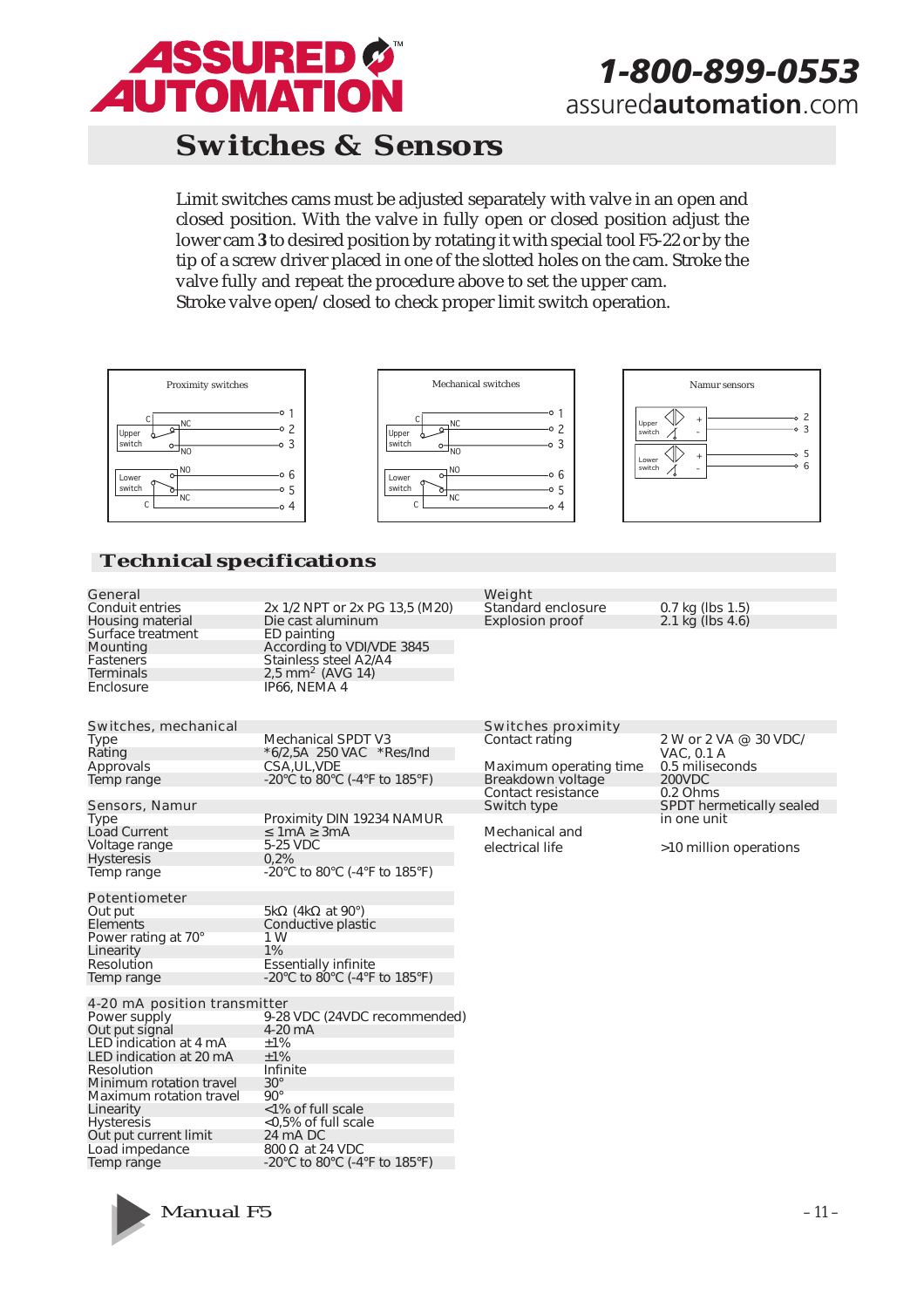

## **F5 IS**





## (1)(2) CERTIFICATE OF CONFORMITY LCIE 95.D6111 X

F5-POT

 $(3)$ This certificate is issued for the electrical apparatus or system:

> MONITORING UNIT (FEED-BACK UNIT) type: F5-SW/MEC F5-SW/MEC-420 F5-SW/NAM-420 F5-SW/NAM-POT

F5-SW/MEC-POT  $F5-420$ 

F5-SW/NAM

manufactured and submitted for certification by:  $(4)$ 

> **PALMSTIERNAS INSTRUMENTS AB** TULEGATAN 15 S 11353 STOCKHOLM SWEDEN

- $(5)$ This electrical apparatus or system and any acceptable variation thereto are specified in the schedule to this certificate and the documents therein referred to.
- $(6)$ LCIE being an approved certification body in accordance with article 14 of the European Communities Council Directive 76/117/EEC of December 18, 1975.

- certifies that the electrical apparatus has been found to comply with the harmonized European standards:

EN 50014 (1977), NF C 23514 (1982) + amendments 1 to 5

EN 50020 (1977), NF C 23520 (1982) + amendments 1 to 5

and has successfully met the examination and test requirements specified in these standards

- certifies to have issued a confidential test report of these examinations and tests.

 $(7)$ The code of the electrical apparatus is as follows:

#### EEx ia IIC T4

- $(10)$ By the marking of the apparatus delivered, the supplier confirms under his sole responsibility, that the apparatus conforms<br>to the descriptive documents listed in the schedule to this certificate and that it has satisfied tests set forth by the harmonized European standards mentioned above under item (6).
- The electrical apparatus delivered may bear the distinctive community mark specified in annex II to the Council Directive<br>79/196/EEC of February 6, 1979. This mark figures on page 1 of this certificate; it must be affixed  $(11)$ apparatus in a visible, readable and durable manner.
- $(12)$ If the letter X figures after the certificate of conformity number, it indicates that the electrical apparatus is submitted to special conditions for safe operation, as listed in the schedule to the present certificate.

| (13)(14) Fontenay-aux-Roses, on August 30, 1995<br>DES INDU <sub>O</sub><br>$A^{QPL}$                                                                                   | For the Certification Body Director.                                                                             |
|-------------------------------------------------------------------------------------------------------------------------------------------------------------------------|------------------------------------------------------------------------------------------------------------------|
| ⊛<br>33, Av. du<br><b>SORRE</b><br>Général Leclerc<br>92260 FONTENAY<br>aux-ROSES<br>(7)<br>CODE: EEx ia IIC T4<br>(8)<br>This document may only be reproduced in full. | M. BRENON<br>١r<br>Head of Department<br>15<br>Apparatus for explosive atmospheres<br>्रद<br>Timbre sec/dry seal |

LABORATOIRE CENTRAL DES INDUSTRIES ELECTRIQUES 33, avenue du Général Leclerc - F 92260 Fontenay-aux-Roses - Tél. : 33-(1) 40 95 60 60 Siège social

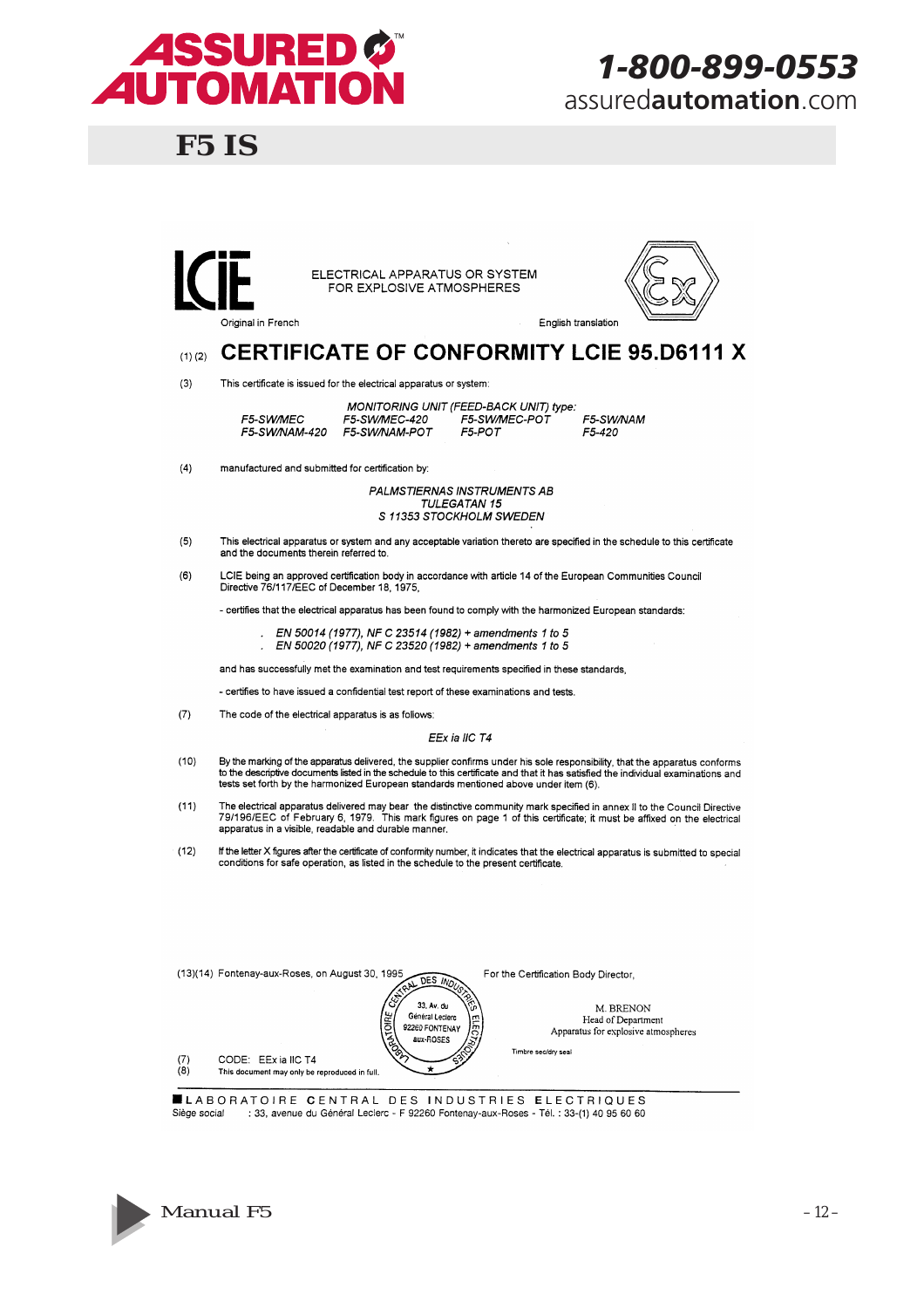## **ASSURED Ø AUTOMATION**

**F5 IS** 

## 1-800-899-0553 assuredautomation.com

 $\mathcal{L}$ 



#### **SCHEDULE**

(A1) NAME OF THE CERTIFIED ELECTRICAL APPARATUS OR SYSTEM:

|                      |               | MONITORING UNIT (FEED-BACK UNIT) type: |           |
|----------------------|---------------|----------------------------------------|-----------|
| F5-SW/MEC            | F5-SW/MEC-420 | F5-SW/MEC-POT                          | F5-SW/NAM |
| <b>F5-SW/NAM-420</b> | F5-SW/NAM-POT | F5-POT                                 | F5-420    |

(A2) DESCRIPTION OF THE CERTIFIED ELECTRICAL APPARATUS OR SYSTEM:

The electrical apparatus detects the position and the direction of displacement of a disk or a shaft. Depending on integrated<br>sensors, there are eight different models. Some of the models include a 4/20 mA transmitter.

(A3) DESCRIPTIVE DOCUMENTS

- Certification file No. F5-24. Doc Rev. 1 dated 06.07.1995, including 30 chapters in 33 pages.

(A4) SPECIFIC PARAMETERS OF THE PROTECTION MODE OR MODES CONCERNED:

- 4/20 mA transmitter Terminals 8-9<br>Ui = 28 V ii = 100 mA Li = 0 Ci = 68 nF
- Inductive sensors Terminals 2-3 and 5-6<br>Ui = 15.5 V Ii = 31 mA Li = 190 µH and Ci = 70 nF  $\ddot{\phantom{a}}$  $Ui = 15.5 V$   $li = 31 mA$
- Potentiometer Terminals 7-8-9<br>Ui = 28 V Pi = 0.85 W
- (A5) MARKING OF THE CERTIFIED ELECTRICAL APPARATUS:

The marking must be visible, readable and durable and must include the following indications:

Palmstiernas or PMV Type F5-... (1)<br>Serial number<br>LCIE 95.D6111 X EEx ia IIC T4 (1) to be completed according to the variants defined in (A1)

Furthermore, the electrical apparatus or system must bear the usual standard marking for the concerned manufactured electrical apparatus

(A6) INDIVIDUAL EXAMINATIONS AND TESTS:

Not applicable

(A7) SPECIAL CONDITIONS FOR SAFE OPERATION:

The various circuits of the electrical apparatus must only be connected to intrinsically safe certified electrical apparatus or to intrinsically safe accessories, and these associations must be compatible with the rules of

The various circuits may be considered as separated if none of the voltages applied exceeds 30 V.

(7) CODE: EEx ia IIC T4

(8) This document may only be reproduced in full.

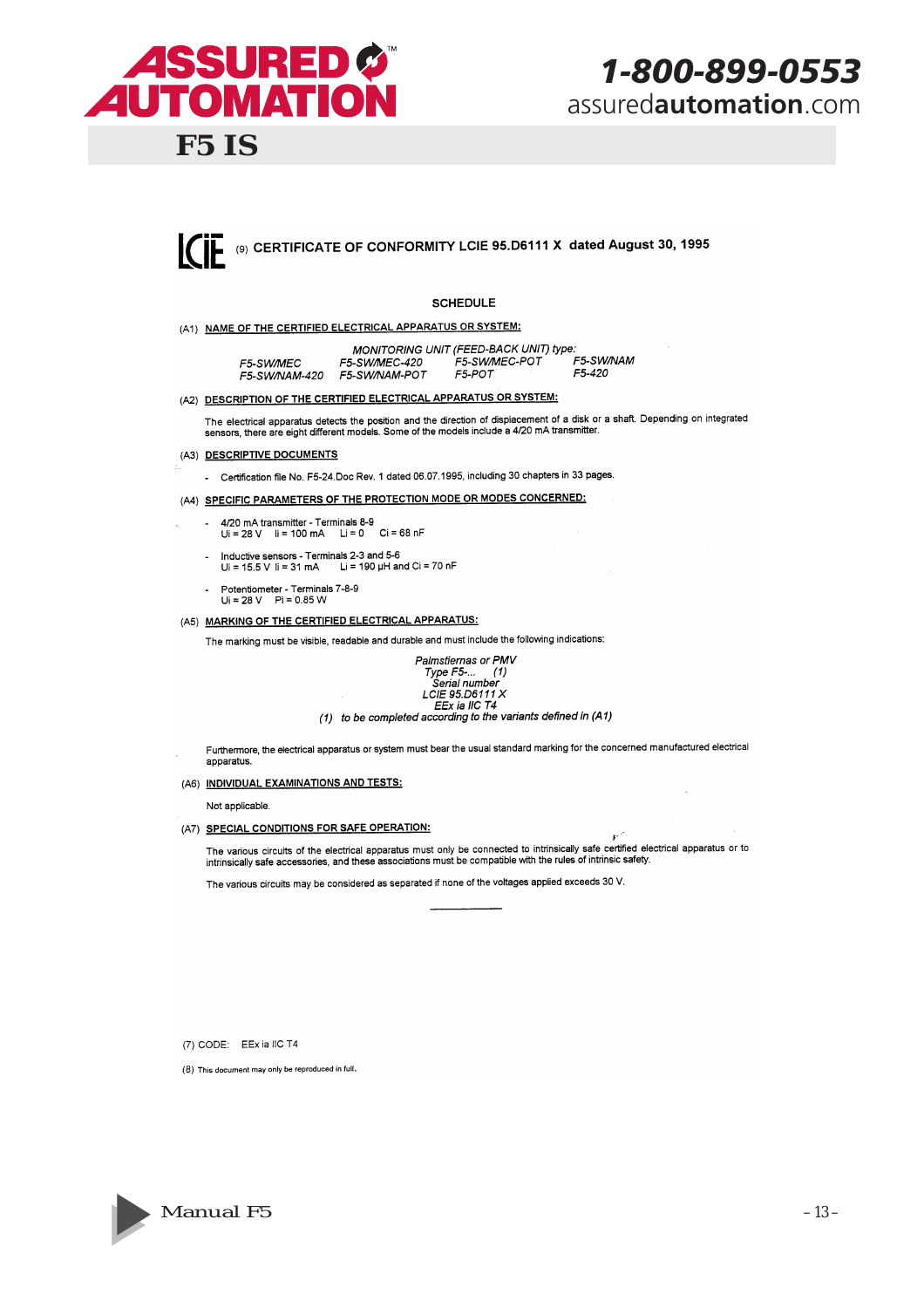

*1-800-899-0553*

assured**automation**.com

**Connection of F5 intrinsically safe version**

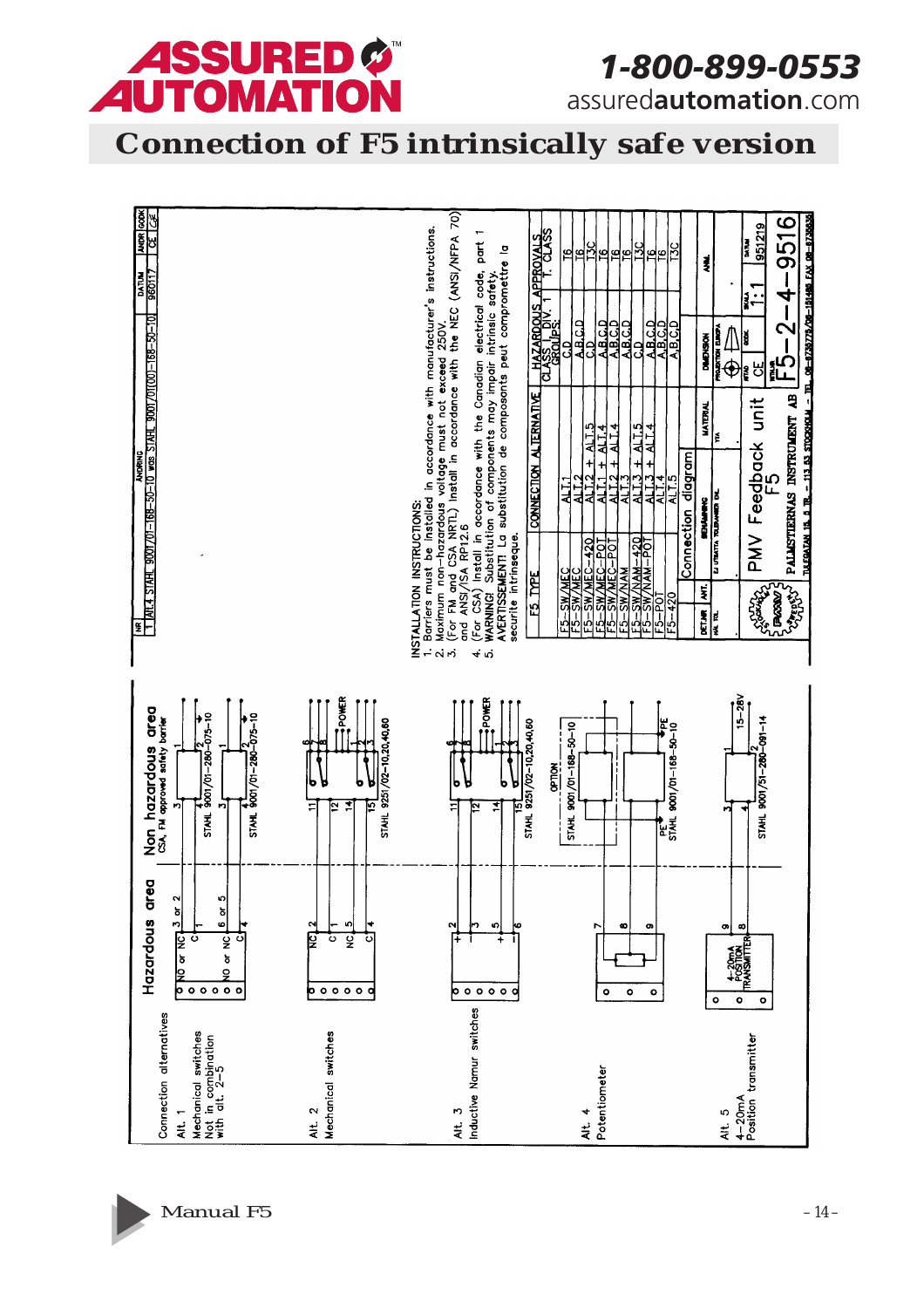

F5-EX

|                           | 1-800-899-0553<br>assuredautomation.com |  |
|---------------------------|-----------------------------------------|--|
|                           |                                         |  |
| $\frac{\text{CLASS2}}{2}$ | ssued to                                |  |

Sweden



- Model F5EX Series feedback units, rated 28V de max; 24mA max, Models F5EX-MEC, -MEC/POT, -MEC/420, -NAM, NAM, NAM, 25 MAM, 1997 et and 28V de max, 24mA max, Models F5EX-MEC, -MEC/420, -NAM, 25 MAM, 25 Mam at 26 et and a  $T4$  (and  $+80C$ )

# **APPLICABLE STANDARDS**

**PRODUCTS** 

| 25A Std C22.2 No. 25-1966 |  | Enclosures for Use in Class II, Groups E, F and G Hazardous Locations |
|---------------------------|--|-----------------------------------------------------------------------|
| SA Std C22.2 No. 30-M1986 |  | Explosion-Proof Enclosures for Use in Class I Hazardous Locations     |
| LAN/CSA-C22.2 No. 94-M91  |  | Special Purpose Enclosures                                            |
|                           |  | $58A$ Std $C22.2$ No. $142-M1987$ $P$ Process Control Equipment       |

Canadian Standards Association Offices: Montréal, Toronto, Edmonton, Vancouver, Tokyo, Hong Kong

Los ciòci

|   | <b>TMOSPHERES EXPLOSIVES</b><br><b>MATERIEL</b><br>2<br><b>SYSTEME</b><br><b>ELECTRIQUE</b><br>90H                                                                                                                     |     | <b>EXPLOSIVE ATMOSPHERES</b><br><b>ELECTRICAL</b><br>EQUIPMENT<br>9<br>SYSTEM FOR                                                                                                                                         |      |
|---|------------------------------------------------------------------------------------------------------------------------------------------------------------------------------------------------------------------------|-----|---------------------------------------------------------------------------------------------------------------------------------------------------------------------------------------------------------------------------|------|
| ⇨ | <b>CERTIFICAT DE CONFORMITE</b>                                                                                                                                                                                        | Э   | <b>CERTIFICATE OF CONFORMITY</b>                                                                                                                                                                                          |      |
| ల | LCIE 97.D6140                                                                                                                                                                                                          | ত   | LCIE 97.D6140                                                                                                                                                                                                             |      |
| ఆ | Le présent certificat est délivré pour :                                                                                                                                                                               | ම   | The present certificate is issued for :                                                                                                                                                                                   |      |
|   | Module de contrôle antidéflagrant<br>Type F5EX-                                                                                                                                                                        |     | Flameproof Feedback Unit<br>Type F5EX-                                                                                                                                                                                    |      |
| ¢ | construit et soumis à la certification par :                                                                                                                                                                           | Ð   | Manufactured and submitted for certification by:                                                                                                                                                                          |      |
|   | PALMSTIERNAS INSTRUMENT AB<br>TIGS STOCKHOLM<br>S-113 53 STOCKHOLM<br>SUEDE                                                                                                                                            |     | PALMSTIERNAS INSTRUMENT AB<br>TIGS STOCKHOLM<br>S-113 53 STOCKHOLM<br>SUEDE                                                                                                                                               |      |
| ౨ | Ce matériel ou système électrique et ses variantes<br>éventuelles acceptées sont décrits dans l'annexe du présent<br>certificat et dans les documents descriptis qui y sont<br>mentionnes                              | ම   | variations thereof are specified in the annex to this<br>certificate and in the descriptive documents therein referred<br>This electrical equipment or system and any accepted                                            |      |
| ೨ | Le LCIE, organisme agréé conformément à l'article 14 de la<br>directive du Conseil des communautés européennes<br>76/117/CEE du 18 décembre 1975,                                                                      | ô   | LCIE, as an approved certification body in accordance with<br>article 14 of the European Communities Council Directive<br>76/117/EEC of December 18, 1975,                                                                |      |
|   | + amendements { a 5<br>. EN 50018 (1977), NF C 23-518 (1982)<br>+ amendements { a 3<br>normes européennes harmonisees :<br>EN 50014 (1977), NF C 23-514 (1982)<br>certifie que ce matériel électrique est conforme aux | 'n, | following itarigonized European standards<br>The Mondon Richard (1971)<br>The Mondon Richard (1975–1974 (1982)<br>Tamendements 1 to 3<br>Famendements 1 to 3<br>certifies that the electrical equipment complies with the |      |
|   | et qu'il a subi avec succès les vérifications et épreuves<br>de type prescrites par ces normes.<br>type prescrites par ces normes.                                                                                     |     | and that it has fully satisfied the type examination and<br>test requirements of these standards,                                                                                                                         |      |
|   | ı<br>verifications et épreuves.<br>certifie avoir établi un procès-verbal confidentiel de ces                                                                                                                          | ł   | certifies that a confidential test report has<br>completed on these type examinations and tests                                                                                                                           | been |



- 
- sous sa proprie esponsabilité, que ce médiente sa conforme<br>sous sa proprie de la proprie de la présence de la proprie de la proprie de la proprie de la proprie de la pr<br>ce de la qualité de la proprié de la proprié de la p EEx d IIB + H<sub>2</sub> T6, T5 ou T4

 $\hat{e}$ 

EEx d IIB + H<sub>2</sub> T6, T5 or T4

By mindicating different control of the material property that the control of the material of the control of the material of the control of the material of the control of the control of the control of the control of the co

 $\hat{a}$ 

(1)<br>19 Martin Germann (1976), a compositor de la contrasta de la compositor de la contrasta de la contrasta de la<br>19 March 19 March 2016, político de la contrasta de la contrasta de la contrasta de la contrasta de la contr dessu

(1) The delaytive European Community mark spocified in amost<br>the delaytic structure of the structure of the structure of the structure of the structure of the structure of<br>a default of the structure of the structure of th

(12) Where as a oppose after the certificate trumber, special<br>Theory and a specified in the annex to this certificate.<br>These are specified in the annex to this certificate.

(12) Le signe X lorsqu'il est placé à la suite du numéro du<br>set source de la suite de la suite du numéro du set de la suite du numéro du<br>set sourci e aux conditions spéciales pour une utilication<br>suie, mentionnées dans l'a

(13-14)Fontenay-aux-Roses, le 18 novembre 1997



 $\frac{1}{2}$ 

Timble sec/dry seal **Environnements et risques** 

Seul le texte en français peut engager la responsabilié du LCIE. Ce document ne peut être reproduit que dans son intégralié, sans aucune modification<br>The LCIE's tabiliy applies only on the French lext. This document may on

**MILABORATOIRE CENTRAL DES INDUSTRIES ELECTRIQUES** Siège social: 33, avenue du Général Leclerc - F 92260 Fontenay-aux-Roses - Tél.: +33 (0)1 40 95 60 60 Société anonyme à Directoire et Conseil de surveillance au capital de 99 592 000 Francs - RCS Nanterre B 408 363 174

Par délégation<br>Michel BRÉNON<br>Chef du Département





**Wale** 

Le Directeur de l'organisme certificateur<br>Man**ager** of the certification body<br>Man**ager** of the certification body

**Manual F5** 

 $-15-$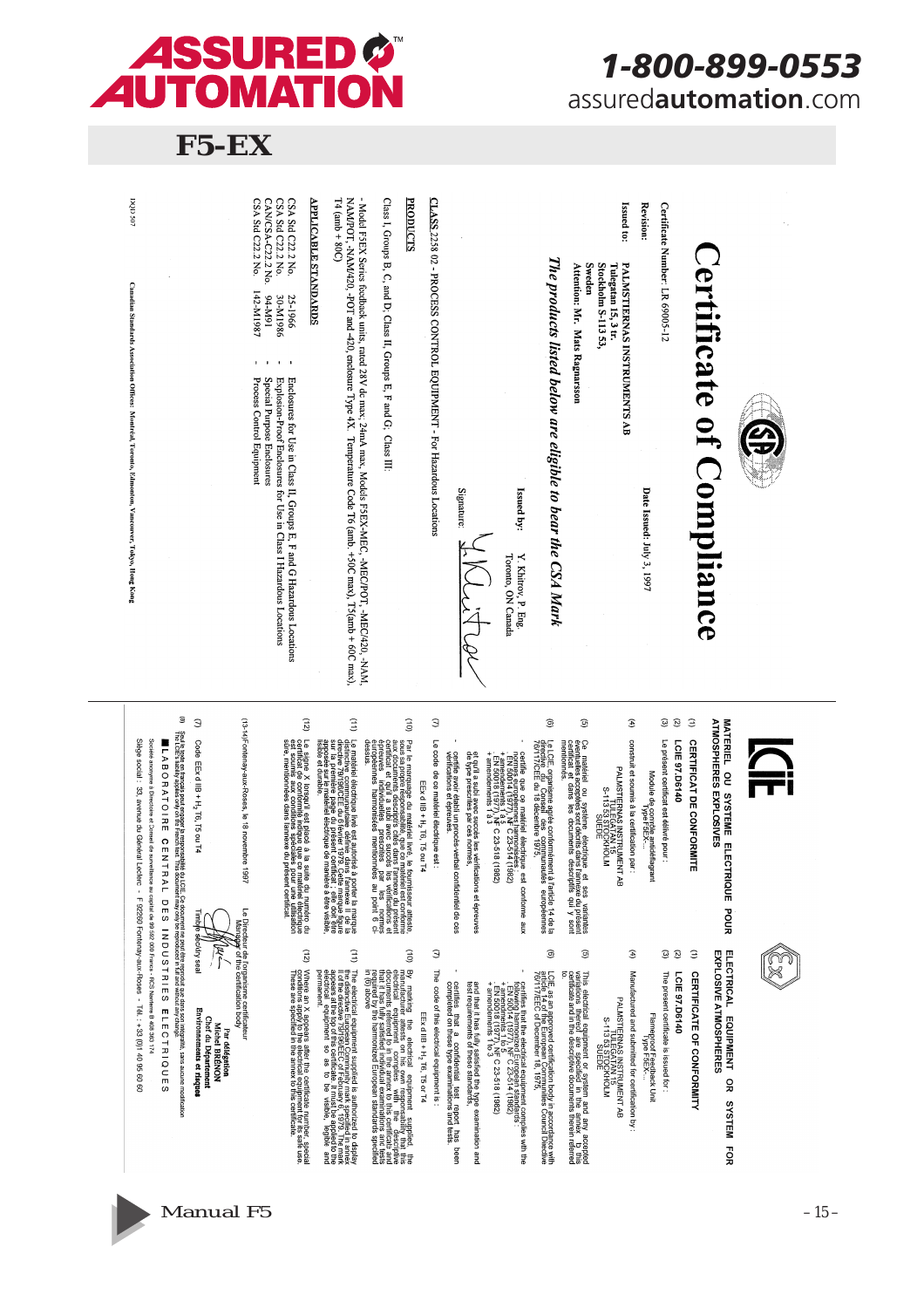

| 67 |              | ×.  | H |
|----|--------------|-----|---|
|    | $\leftarrow$ | - - |   |

| Seul le texte en français peut engager la responsabilité du LCIE. Ce document ne peut être reproduit que dans son intégralité, sans aucune modification<br>The LCIE's iability applies only on the French text. This document may | <b>Néant</b><br>None | $\widetilde{\mathcal{E}}$<br>CONDITIONS SPECIALES POUR UNE UTILISATION<br>SURE :<br>(5)<br>SPECIAL CONDITIONS FOR SAFE USE      | Sans objet.<br>Not applicable          | $\mathcal{S}$<br>électrique concerné<br>Le matériel devra également comporter le<br>normalement prévu par les normes de construction<br>VERIFICATIONS ET EPREUVES INDIVIDUELLES<br>marquage<br>du matériel<br>The equipment must also carry the usual marking required<br>manufacturing standards applying to such equipments<br>$\mathcal{P}(\Theta)$<br>INDIVIDUAL EXAMINATIONS AND TESTS | PALMSTIERNAS INSTRUMENT AB<br>NE PAS OUVRIR SOUS TENSION<br>Type F5 Ex (suivant modèles)<br><b>74</b><br>ದ<br>(température ambiante + 50 °C),<br>(température ambiante + 60 °C) et<br>(température ambiante + 80 °C)<br>N' de fabrication :<br>EEx d IIB + H <sub>2</sub><br>LCIE 97.D6140<br>LCIE 97.D6140<br>DO NOT OPEN WHILE ENERGIZED<br>PALMSTIERNAS INSTRUMENT AB<br>Type F5 Ex (according models)<br>T6 (ambient temperature + 50 °C),<br>T5 (ambient temperature + 60 °C) and<br>T4 (ambient temperature + 80 °C)<br>Serial number :<br>EEx d IIB + $H_2$ | les indications suivantes :<br>Le marquage doit être visible, lisible et durable ; il doit comporter<br>include the following information:<br>The marking must be visible, legible and permanent, | (A5) MARQUAGE DU MATERIEL CERTIFIE :<br>(A5) MARKING OF THE CERTIFIED EQUIPMENT: | Puissance max<br>Courant<br>Tension max<br>28 V C.C.<br>0 - 20 mA<br>1 W<br>Power max<br>Voltage max<br>Current range<br>28 V D.C.<br>0 - 20 mA<br>$\frac{1}{2}$ | (A4)<br>PARAMETRES SPECIFIQUES MODES DD CES MODES DE CONCERTENCION CONCERNATION<br>$(\forall 4)$<br>SPECIFIC PARAMETERS<br>ă | Dossier de certification n° F5X-970526-1 du 26/05/97<br>incluant 27 rubriques (30 pages).<br>including 27 items (30 pages).<br>Certification file n' F5X-970526-1 dated 26/5/97 | (A3)<br>DOCUMENTS DESCRIPTIFS :<br>(EV)<br>DESCRIPTIVE DOCUMENTS | par l'intermédiaire d'un transmetteur de courant.<br>interrupteur mécanique ou inductif et/ou un mouvement angulaire<br>informations concernant la position par l'intermédiaire d'un<br>Le matériel monté sur une valve de positionnement donne les<br>The equipment mounted on top of a valve positioner gindmations about positioning via mechanical or inductive switt<br>informations about positioning via mechanical or inductive switt<br>and/or rotating angle via potentiometer or | $\infty$<br>DESCRIPTION DU M<br>ELECTRIQUE CERTIFIE :<br>Module de contrôle antidéflagrant<br>Type F5EX-<br>MATERIEL<br>S<br>SYSTEME<br>(x2)<br>DESCRIPTION OF THE CERTIFIED<br>EQUIPMENT OR SYSTEM : | Flameproof Feedback Unit<br>Type F5EX- | $\widetilde{z}$<br>DESIGNATION DU N<br>ELECTRIQUE CERTIFIE :<br>MATERIEL<br>S<br><b>SYSTEME</b><br>(H)<br>NAME OF THE CERTIFIED ELECTRICAL EQUIPMENT<br>SYSTEM : | <b>ANNEXE</b><br>SCHEDULE                        | $\circledcirc$<br>CERTIFICAT DE CONFORMITE<br>LCIE 97.D6140<br>©<br>CERTIFICATE OF CONFORMITY<br>LCIE 97.D6140 |  |
|-----------------------------------------------------------------------------------------------------------------------------------------------------------------------------------------------------------------------------------|----------------------|---------------------------------------------------------------------------------------------------------------------------------|----------------------------------------|---------------------------------------------------------------------------------------------------------------------------------------------------------------------------------------------------------------------------------------------------------------------------------------------------------------------------------------------------------------------------------------------|--------------------------------------------------------------------------------------------------------------------------------------------------------------------------------------------------------------------------------------------------------------------------------------------------------------------------------------------------------------------------------------------------------------------------------------------------------------------------------------------------------------------------------------------------------------------|---------------------------------------------------------------------------------------------------------------------------------------------------------------------------------------------------|----------------------------------------------------------------------------------|------------------------------------------------------------------------------------------------------------------------------------------------------------------|------------------------------------------------------------------------------------------------------------------------------|---------------------------------------------------------------------------------------------------------------------------------------------------------------------------------|------------------------------------------------------------------|---------------------------------------------------------------------------------------------------------------------------------------------------------------------------------------------------------------------------------------------------------------------------------------------------------------------------------------------------------------------------------------------------------------------------------------------------------------------------------------------|-------------------------------------------------------------------------------------------------------------------------------------------------------------------------------------------------------|----------------------------------------|------------------------------------------------------------------------------------------------------------------------------------------------------------------|--------------------------------------------------|----------------------------------------------------------------------------------------------------------------|--|
|                                                                                                                                                                                                                                   |                      |                                                                                                                                 |                                        | ē                                                                                                                                                                                                                                                                                                                                                                                           |                                                                                                                                                                                                                                                                                                                                                                                                                                                                                                                                                                    | and                                                                                                                                                                                               |                                                                                  |                                                                                                                                                                  | 복<br>MODE(S)                                                                                                                 |                                                                                                                                                                                 |                                                                  |                                                                                                                                                                                                                                                                                                                                                                                                                                                                                             | <b>ELECTRI</b>                                                                                                                                                                                        |                                        |                                                                                                                                                                  |                                                  |                                                                                                                |  |
|                                                                                                                                                                                                                                   |                      | FSEX-NAM/420, FSEX-NAM/PO<br>Feedback Unit. Models F5EX-MEC, F5EX-MEC/420, F5EX-MEC/POT, F5EX-NAM,<br>T, FSEX-POT and FSEX-420. | XP /1/1/BCD; DIP / II /<br><b>IBEG</b> | in the FMRC Approval Guide as follows:<br>1.2 The Listing in the FMRC Approval Guide for the Series F5EX Feedback Unit will appear                                                                                                                                                                                                                                                          | the inter-laboratory agreement between FMRC and CSA.<br>hazardous (classified) locations, indoors and outdoors (NEMA Type 4X). Canadian Standards<br>1.1 Palmstiernas Injstrument AB (manufacturer) requested Factory Mutual Research Corporation (FMRC) Approval of their Series F5EX Feedback Unit as explosion<br>providion (FMRC) Approval of their Series F5EX Feedback Unit as<br>Association (CSA) performed the examination and testing for possible FMRC Approval based on                                                                                | I INTRODUCTION                                                                                                                                                                                    |                                                                                  | S-113 53 STOCKHOLM<br><b>SWEDEN</b>                                                                                                                              | <b>PALM</b><br><b>STIERNAS INSTRUMENT AB</b><br>TULEGATAN 15                                                                 | HAZARDOUS (CLASSIFIED) LOCATIONS<br>from                                                                                                                                        | FOR                                                              | <b>SERIES FSEX FEEDBACK UNIT</b>                                                                                                                                                                                                                                                                                                                                                                                                                                                            | (3615)<br>October 14, 1997                                                                                                                                                                            | <b>J.I. 1B5A9.AE</b>                   | Norwood, Massachusetts 02062                                                                                                                                     | P.O. Box 9102<br>1151 Boston-Providence Turnpike | Factory Mutual Research Corporation<br>FACTORY MUTUAL<br>É                                                     |  |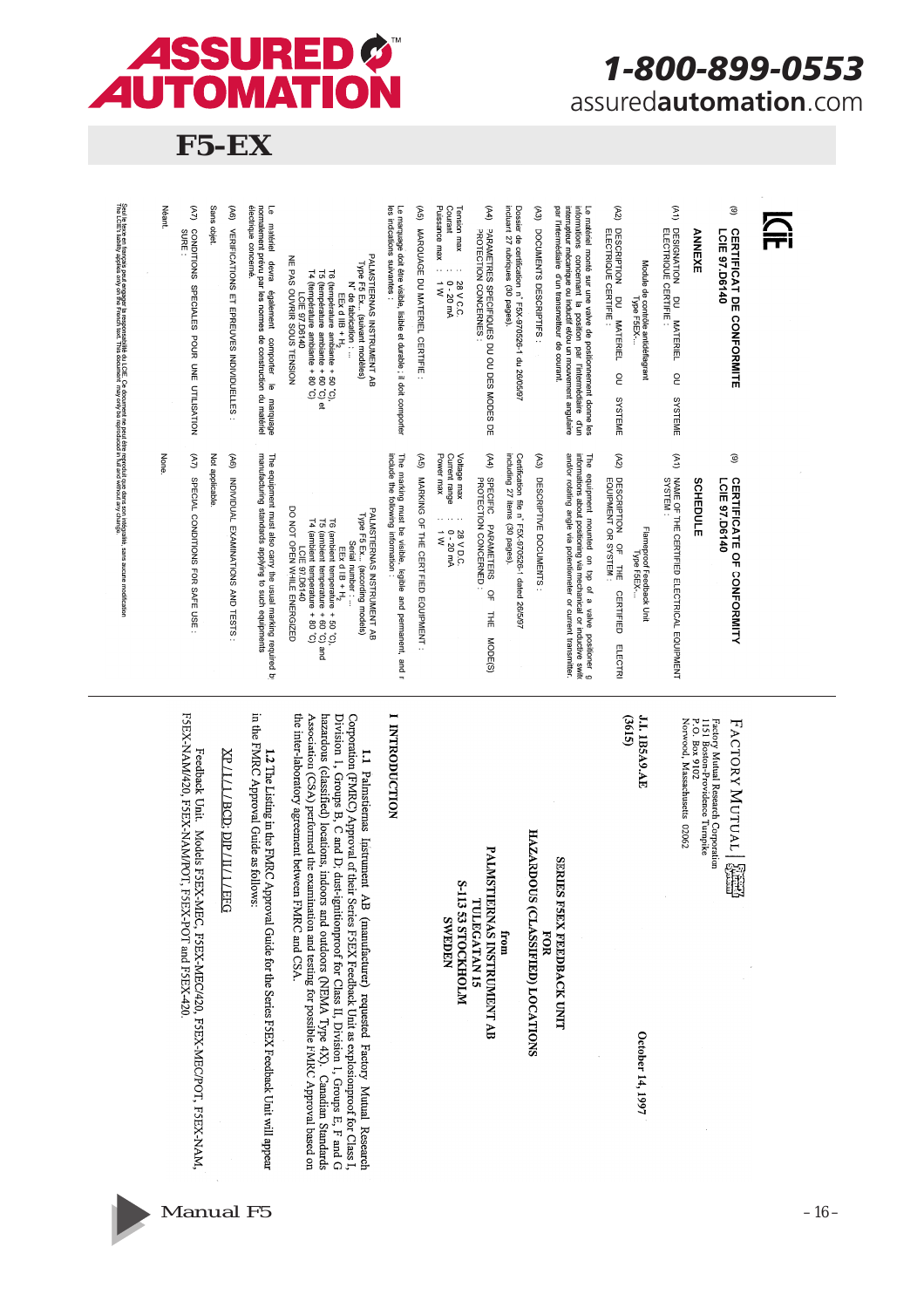



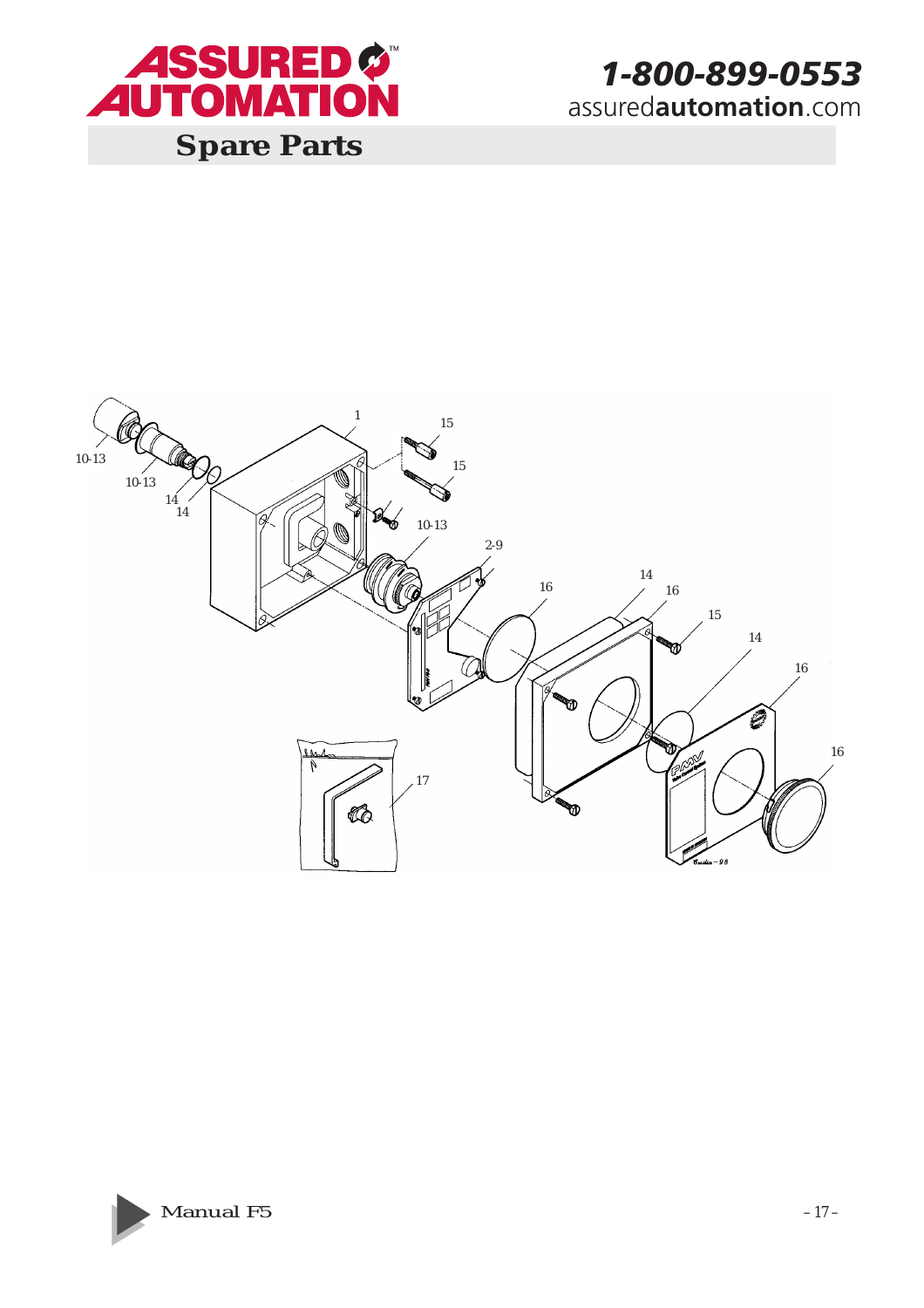

## **Spare Parts List**

| DWG              | <b>PMV</b>       | Description                                                             | Qty | <b>Set</b> |
|------------------|------------------|-------------------------------------------------------------------------|-----|------------|
| <b>No</b>        | Part no          |                                                                         |     |            |
|                  |                  | Housing                                                                 |     |            |
| $\mathbf{c}$     | 28176            | PC board incl. 2 x Mechanical switches                                  |     |            |
| 3                | 28177            | PC board incl. 2 x Mechanical switches and potentiometer                |     |            |
| 4                | 28178            | PC board incl. 2 x Mechanical switches and 4-20 mA transmitter          |     |            |
| 5                | 28179            | PC board incl. 2 x Namur sensors                                        |     |            |
| $\boldsymbol{6}$ | 28181            | PC board incl. 2 x Namur sensors and 4-20 mA transmitter                |     |            |
| 7                | 29272            | PC board incl. 2 x Proximity switches                                   |     |            |
| 8                | 29270            | PC board incl. 2 x Proximity switches and potentiometer                 |     |            |
| 9                | 29271            | PC board incl. 2 x Proximity switches and 4-20 mA transmitter           |     |            |
| 10               | 29227            | Cam & shaft assy for Mechanical switches or Namur sensors               |     |            |
| 11               | 29275            | Cam & shaft assy for Proximity switches                                 |     |            |
| 12               | 29228            | Cam & shaft assy for Mechanical switches or Namur sensors + transmitter | 1   |            |
| 13               | 29276            | Cam & shaft assy for Proximity switches + transmitter                   | 1   |            |
| 14               | F5-SEAL-NBR      | Elastomer kit, Nitrile NBR                                              |     |            |
| 15               | <b>F5-SCREWS</b> | Screw kit F5                                                            |     |            |
| 16               | F5-AS2-PV90      | Front cover assembly incl.flat indicator                                |     |            |
| 17               | F5-SP22          | Coupling F5-S00 and Adjusting Tool F5-22                                |     |            |

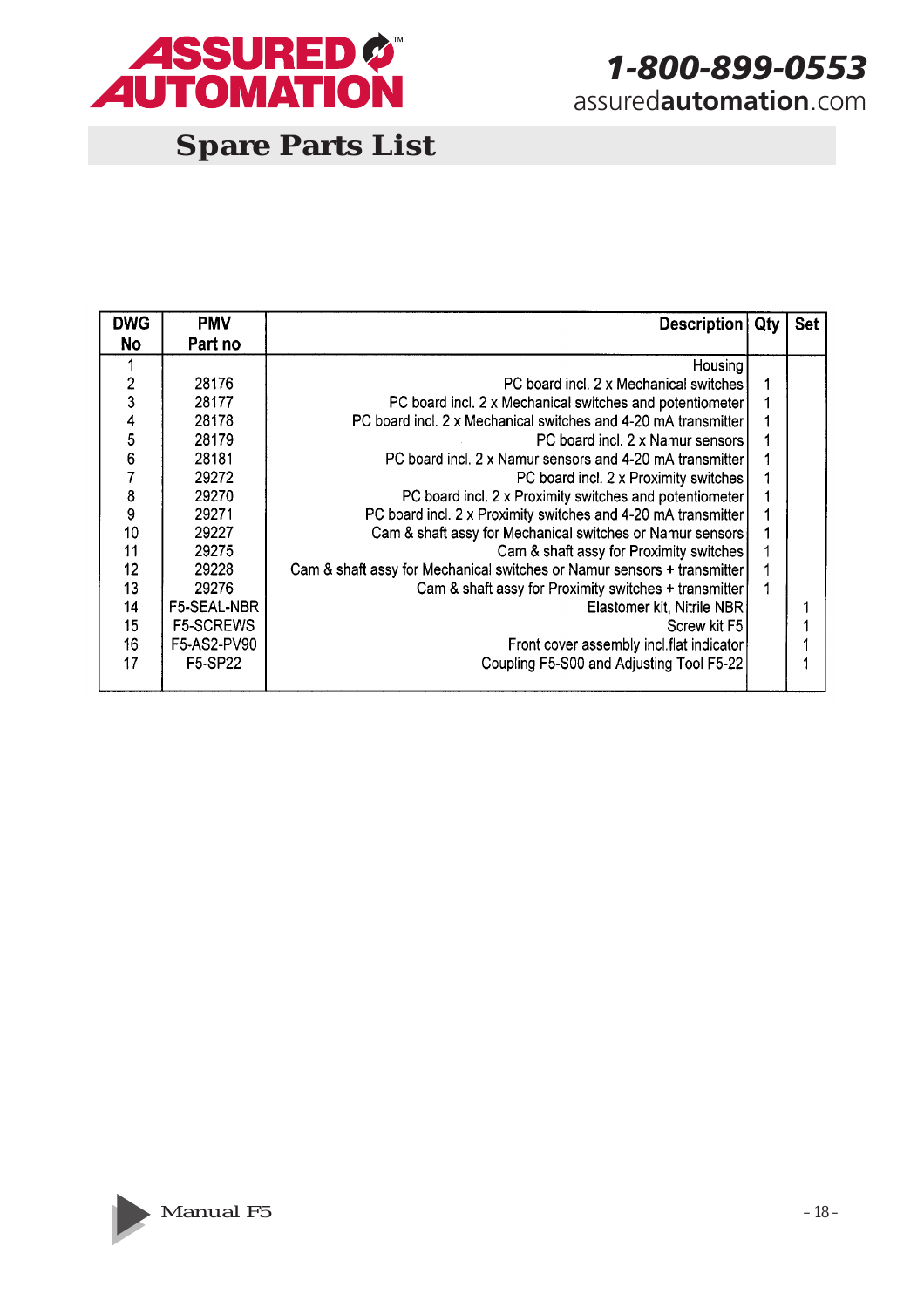

**Dimension drawing**